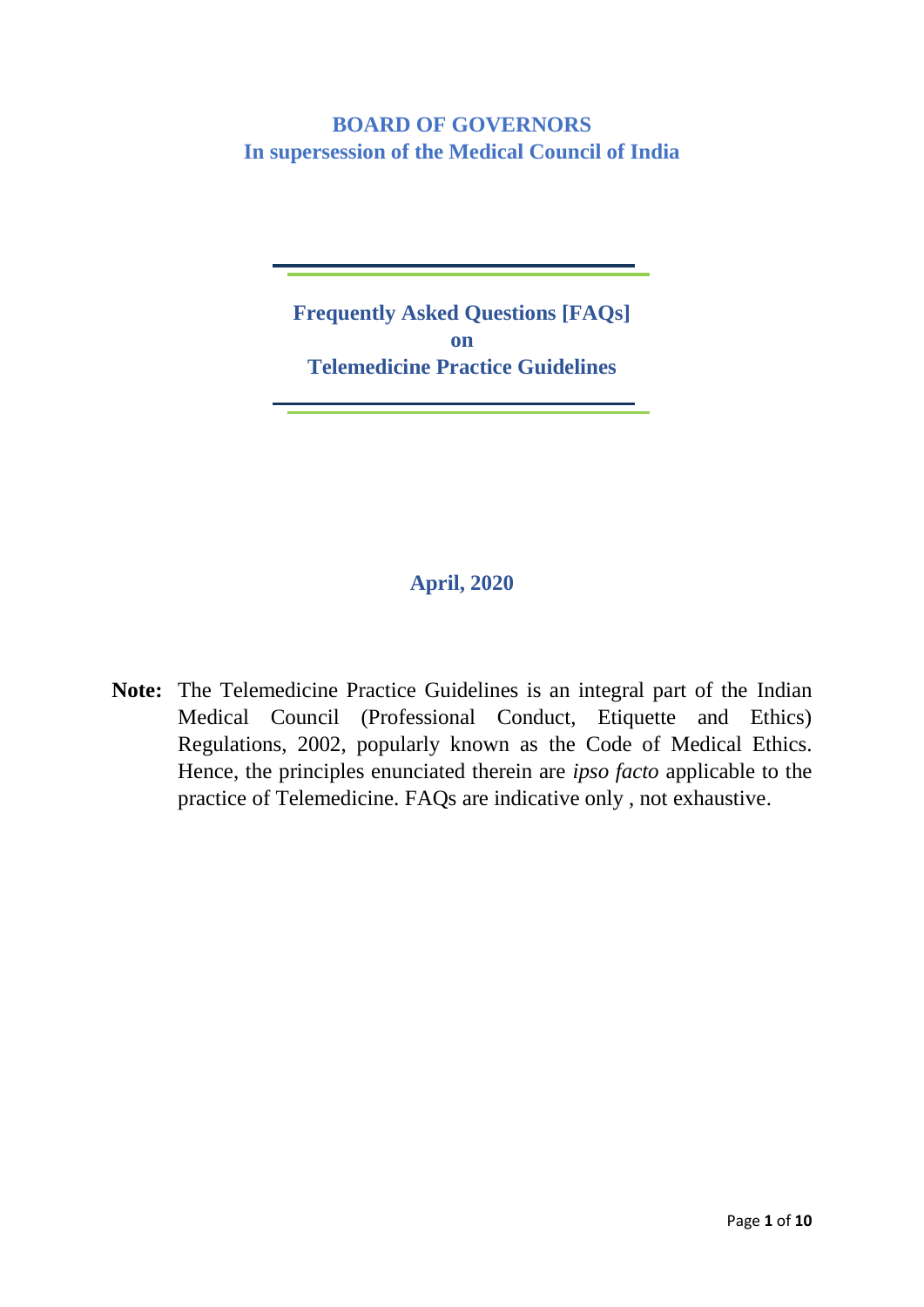### **FromPatients/ Care-seekers' point of view**

- **1. How can I know whom to contact or how to get in touch with the doctor (Registered Medical Practitioner, RMP) on telemedicine?** Patient can contact any RMP of modern medicine duly registered with MCI/State Medical Councils; and if he/she agrees to provide a telemedicine consult, then it means mutual consent has been given.
- **2. I am old and unable to physically visit a hospital and I have a nurse taking care of my clinical condition. Can I ask my nurse to consult on my behalf and how can she enable me for a better consultation?**  Definitely. Your nurse ( duly trained and registered in Nursing Council ) can consult on your behalf if you record your consent with the RMP for the same during tele-consultation. The RMP can request your Nurse to do routine clinical examination (for which nurse is duly trained) and provide requisite information, and then RMP can provide health care advice, counselling and prescribe appropriate medications.
- **3. In case of an emergency, can I call any RMP for an immediate advice?**

Yes, you may call any RMP for an advice for a medical emergency, but you cannot insist for an advice if the RMP chooses not to reply or give any specific advice.

### **4. How would teleconsultation be useful in an emergency?**

In case alternative care is not immediately feasible, tele-consultation might be the only way to provide timely care. In such situations, RMPs may provide consultation to their best judgement. Such services might be limited to first aid, life-saving measure, counselling and advice on referral. However, telemedicine should be avoided for emergency care to the possible extent specially when alternative in-person care is available.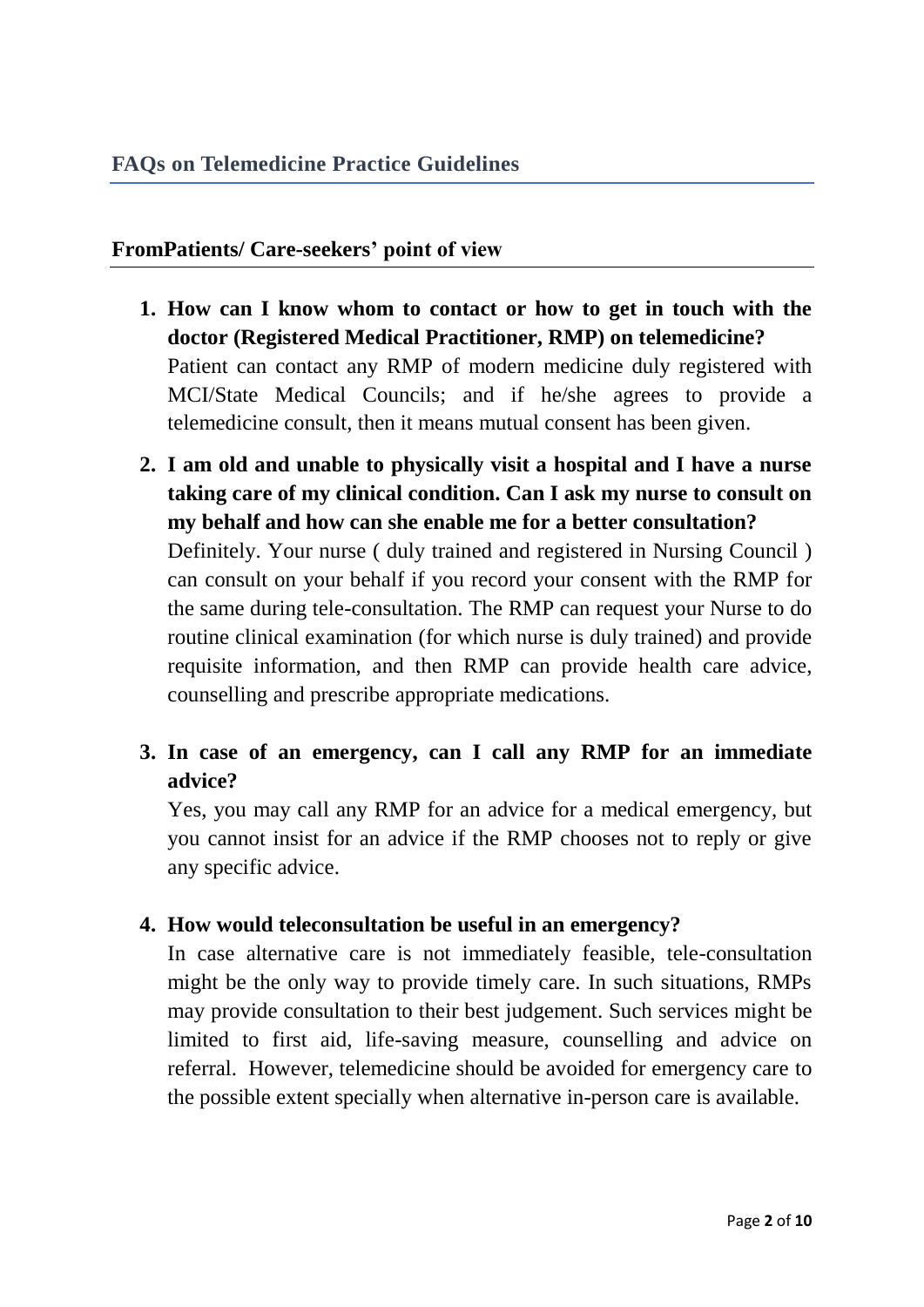5. **Would a RMP be entitled for fee for his/her consultation through telemedicine also?**

As per the guidelines, an RMP is authorized to charge a fee for a consultation and provide a receipt for the same.

### **6. Can a RMP refuse or discontinue tele-consultation at any point of time?**

The guidelines allow a RMP to refuse or discontinue a teleconsultation, with due notice to the patient, during any time of the consultation process. Similar liberty has also been provided to the patients.

**7. Are the prescriptions provided via teleconsultation legally valid and how do I ensure that the RMP is qualified for the prescription?**

It is mandated in the guidelines that for all teleconsultations, the RMP should identify him/herself and also mention/ display his/her MCI/State Medical Council registration number. It is also mandatory that the RMP issues prescription as per the specified format, which should have his/her digital signature and the Registration number. The Registration of the RMP can always be counter checked, if desired on the websites of relevant Medical Councils.

**8. How do we know that our privacy is not breached by teleconsultation?**

The Guidelines have laid down strict norms for the RMPs not to breach the privacy of the patients in any form. However, the RMP cannot be held responsible if there is a reasonable evidence to believe that patient's privacy and confidentiality has been compromised by a technology breach or by a person other than RMP.

**9. If I am on a follow-up care for a Chronic condition (say Diabetes), for how long can I continue to request for refill for my medications to my RMP?**

The Guidelines define follow-up consultation for a maximum period of 6 months. After this period, an in-person consultation is mandatory.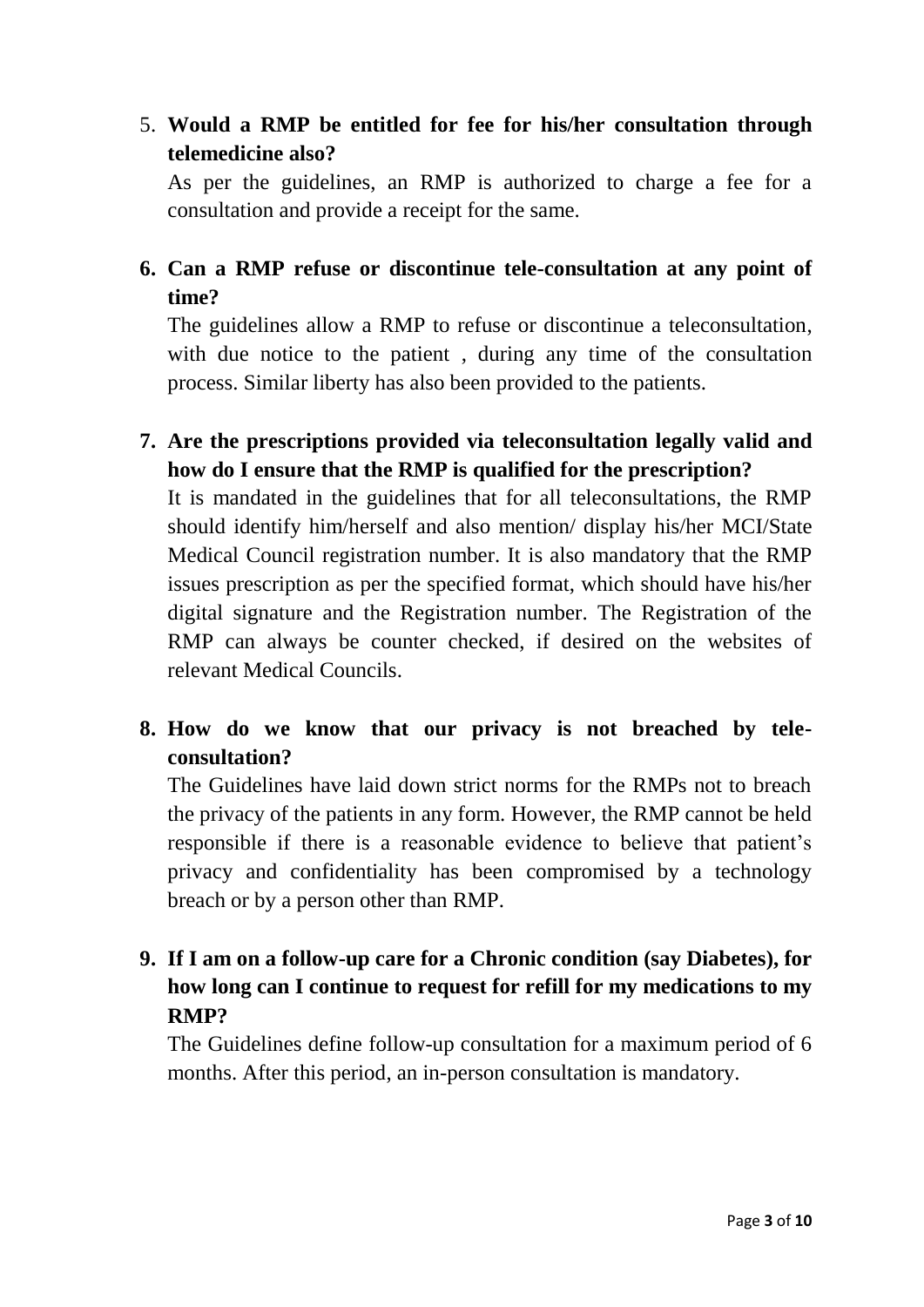**10.We are a group of Technology Platform providers for enabling teleconsultations on behalf of patients with RMPs. How does the guideline enable us?**

Section 5 of the Tele medicine Guidelines have laid down specific guidelines for the same and may please be referred to.

#### **From RMP/ Care-givers' point of view**

**1. Who are entitled to provide telemedicine consultation?**

As on date all Registered Medical Practitioners (RMP) under IMC Act, 1956 can provide telemedicine consultations but only after they qualify the prerequisites.

**2. What are the prerequisites to be for doing a telemedicine consultation?**

The MCI is in process of developing an online telemedicine course for ensuring uniformity. Once the course is developed, it will be mandatory for all RMPs to undertake this course within three years of its notification. Thereafter, it will be compulsory for all RMPs who wish to tele-consult to have undergone such a course.

*As on date, all RMPs can tele-consult, provided they follow the Telemedicine Practice Guidelines notified under IMC Act, 1956.*

**3. Can a Health Worker and Care givers do teleconsultation for a patient?**

Yes a health worker such as Auxiliary Nurse Mid-wife (ANM)/Nurse etc. can do tele-consultation for a given patient. The guidelines mention the framework for such a scenario.

**4. In case I feel the patient requires a physical examination, how do I ensure that?**

The RMP has the right to pause his/her tele-consultation and recommend an in-patient consultation. Besides, if during the teleconsultation it appears that a physical examination is mandatory but not feasible on the mode being used for the consultation, the tele-consultation should be aborted and the patient referred for an in-person review.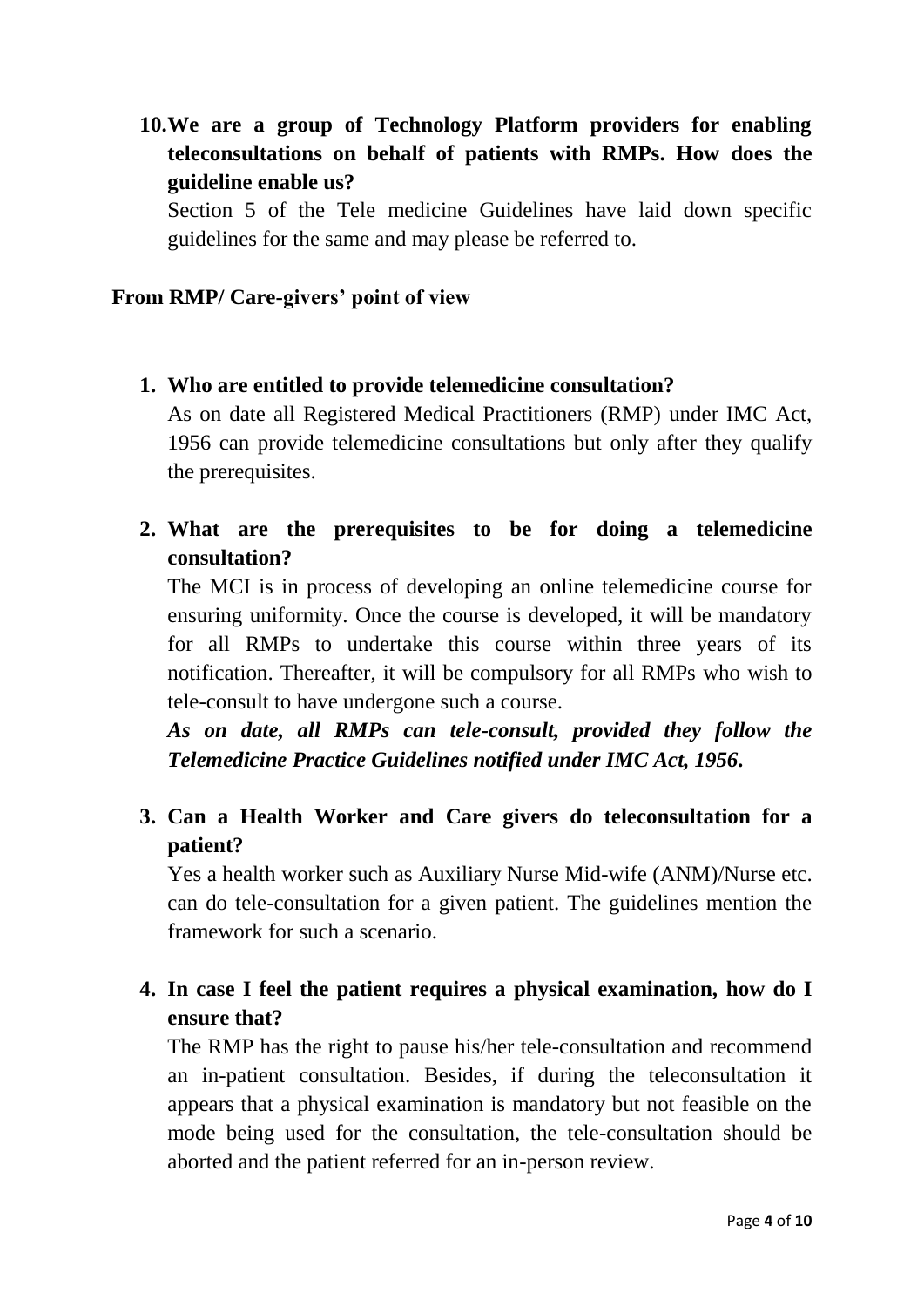#### **5. Do I need to keep screenshots and records to safeguard myself?**

Yes. It is specified in guidelines. It is incumbent on the RMP to maintain the following records/ documents for the period, as prescribed from time to time. These include Log or record of Telemedicine interaction (e.g. Phone logs, email records, chat/ text record, video interaction logs etc.). The RMP should retain patient records, reports, documents, images, diagnostics, data (Digital or non-Digital) etc. utilized in the telemedicine consultation. Specifically, in case a prescription is shared with the patient, the RMP is required to maintain the prescription records as required for in-person consultations.

6. **Recently, I have heard in legal disputes that judgement has been given that doctors are not supposed to communicate on WhatsApp. What is the status after these guidelines?** 

With the notification of Telemedicine Practice Guidelines under the IMC Act, 1956 RMPs under IMC Act, 1956 are now empowered and legally protected to provide teleconsultation by any mode, for various settings, as specified in the document.

# **7. What are the legal effects of inadequate management as perceived by a patient?**

The Telemedicine Guidelines comprehensively provides various settings under which different modes of teleconsultation can be undertaken and also enunciates steps to be undertaken to prevent any miscommunication between the patient and RMP. Besides, it also mentions steps to be taken to ensure documentation and thereby avoid legal issues. If despite these measures, the patient still perceives inadequate management, which can also happen in an in-person consultation, the legal issues need to be dealt in a similar way.

**8. What happens if a doctor does not want or wishes not to attend to a request made by phone or WhatsApp?**

The Telemedicine Guidelines mention that a RMP has the liberty not to attend a teleconsultation request made by a patient.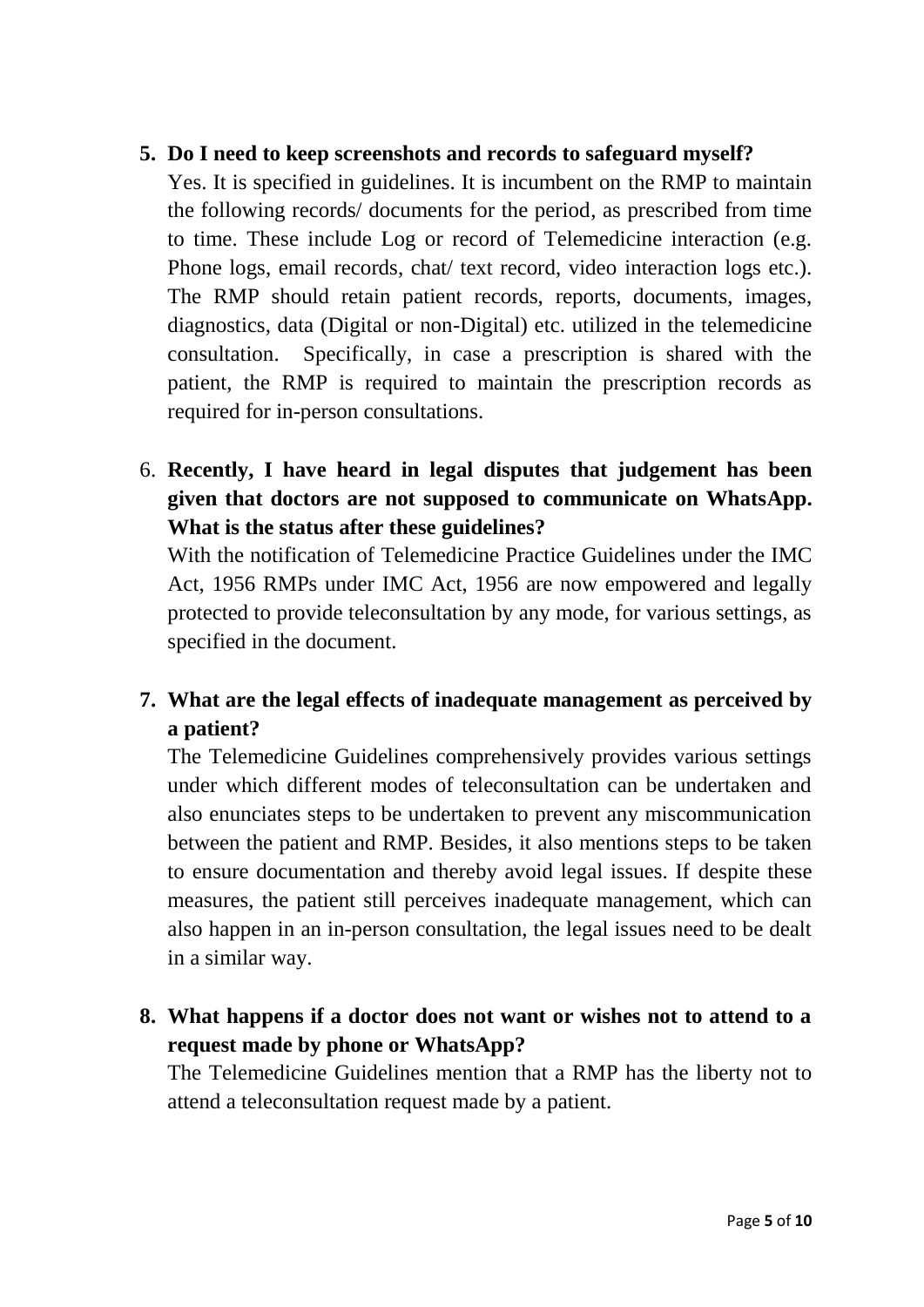## **9. What if a patient calls at an odd time like midnight when the RMP is not on duty?**

The RMP can choose either to attend the call or not. The RMP can also choose not to provide consultation to the patient (if it does not suit the RMP) during on duty hours also.

## **10.In trauma and in acute emergency, if the RMP asks for immediate referral to a hospital and a patient insists for tele-management, what to do?**

The doctor should record his/her statement about the advice given regarding referral for in-person consult (as specified in the guide lines) and referral. In case the patient insists, the best possible care that can be given on tele-consult in the form of advice, counselling, first-aid measures to enable immediate relief should be provided. In case the consultation is through a Health Worker of another RMP, advice on medications, as specified in the guidelines can be given.

# **11.In case of problems with internet connectivity, the resultant telephonic consult may be of poor quality. What should be done in this context?**

If the issue of connectivity is in the beginning of the consult, the RMP may choose not to proceed with the consultation, citing the reasons. If the issue of poor connectivity happens during the course of the communication, the same can be recorded and kept as a proof.

## **12.Will the prescription sent online as an image or scan be honoured by the local chemist?**

Yes, the following are specified in the guidelines:

If the RMP has prescribed medicines, RMP shall issue a prescription as per the Indian Medical Council (Professional Conduct, Etiquette and Ethics) Regulations and shall not contravene the provisions of the Drugs and Cosmetics Act and Rules. A sample format is suggested in Annexure 2 of the document. RMP shall provide photo, scan, digital copy of a signed prescription or e-Prescription to the patient via email or any messaging platform. In case the RMP is transmitting the prescription directly to a pharmacy, he/ she must ensure explicit consent of the patient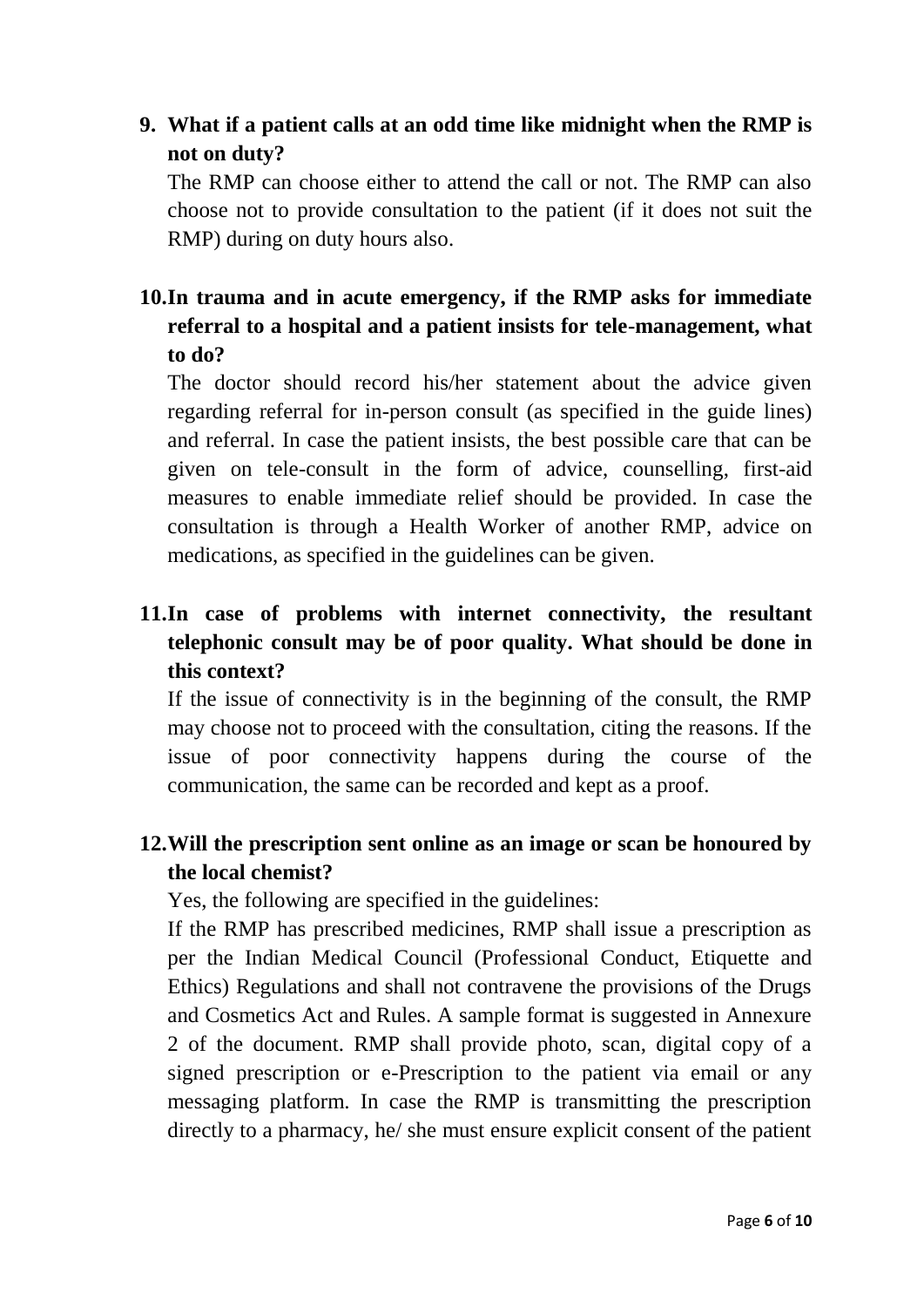that entitles him/her to get the medicines dispensed from any pharmacy of his/ her choice

#### **13.Do I need a print out of the prescription?**

No, an e-prescription as specified in the guidelines will be sufficient. However, it should comply with the guidelines as mentioned.

**14.For that matter if some investigations are needed and doctor asks for them through tele communication, will the Pathology Lab/Imaging Centre etc. honour it?**

Yes, the labs or centres etc. will honour it. The Telemedicine guidelines clearly mention that counselling a patient may also involve ordering new investigations, if deemed necessary by the RMP.

**15.How to tackle issue of payment of fees to an RMP, as a patient may be reluctant to pay as physical examination is not possible?**

For the purpose of fees in telemedicine consultation, the guidelines specify that Telemedicine consultations should be treated the same way as in-person consultations from a fee perspective and an RMP may charge an appropriate fee for the Telemedicine consultation provided. The very fact that the tele-consultation has been initiated, it means that both patient and doctor have mutually consented for the same. These are specified in the flowcharts accompanying the Guidelines.

**16.The RMP may advise beyond his jurisdiction, for which he may not have specialization. How to take care of this issue?**

Once a tele-consultation has been initiated on a mutual consent between a patient and a consulting RMP, then the RMP can advise on the health issues to the best of his knowledge. All RMPs can practice modern medicine and are also aware of the jurisdiction of their specialization.

**17.Can schedule H class of Drugs be prescribed by tele-consultation? Which classes of drugs have been enabled by the guidelines for teleprescription?**

The drug prescription in Telemedicine guidelines is based on the clinical scenario, judgement of the RMP and the mode of consultation, as specified in the framework. Hence, specific nomenclatures such as Schedule H etc. classes of drugs have been avoided.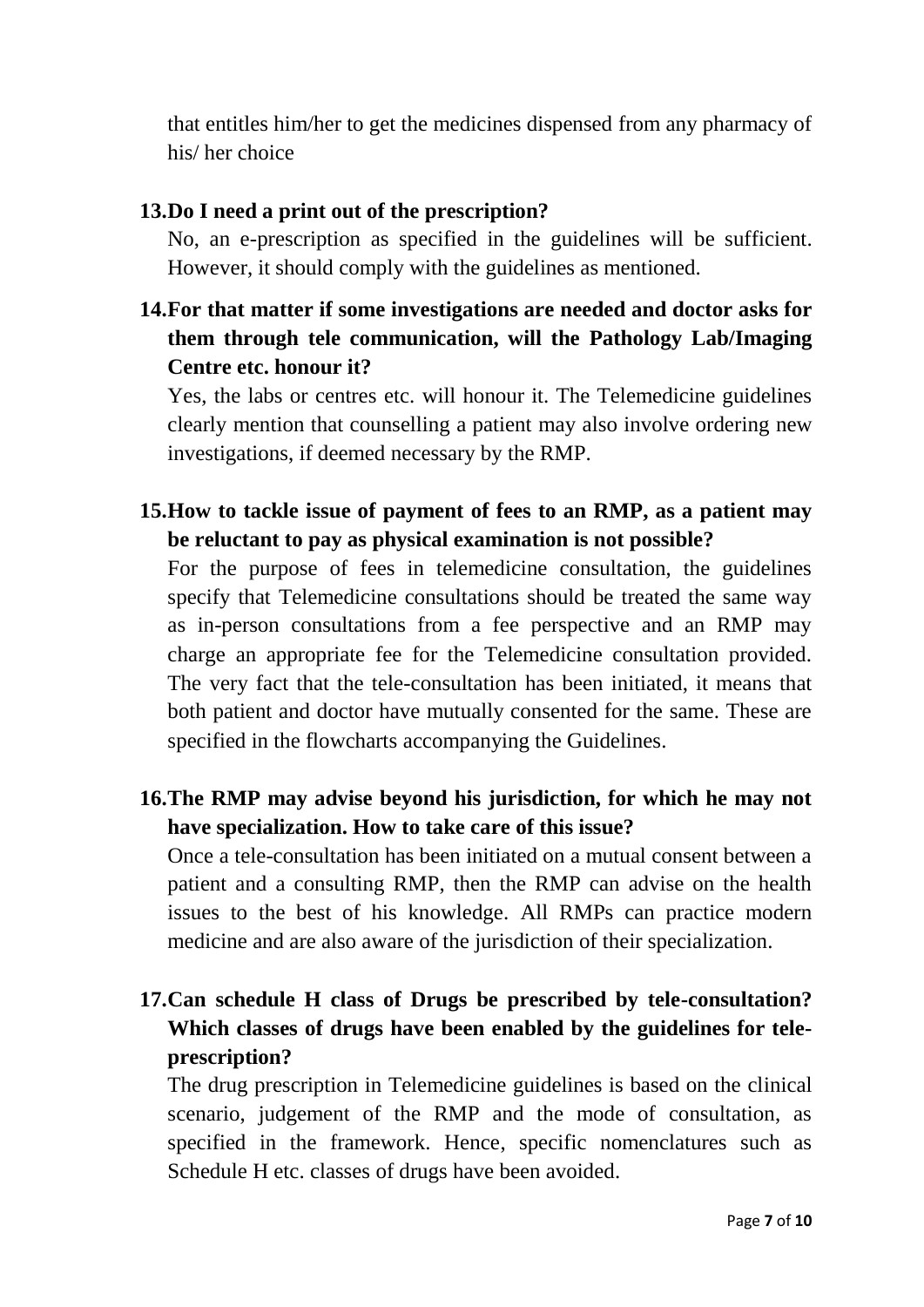The classification of list of drugs provided in the document is based on practical clinical pathways.

A prohibited list of drugs is also given and this is specified as to include Schedule X of Drug and Cosmetic Act and Narcotic, Psychotropic substances. As such these lists of drugs mentioned in guidelines can be amended from time to time based on directions of the MCI and MoHFW.

#### **18.Can I prescribe antibiotics on tele-consultation?**

Antibiotics can be prescribed by the RMP, if he/she is strongly convinced about the same based on the type and mode of tele-consultation. As such, all tele-consultations mandate a clear documentation of provisional diagnosis and reasons for prescription of particular drug. This is as well applicable for antibiotics. As in all scenarios, the RMP will be responsible for his/her prescriptions.

#### **19.Can I prescribe injectable medications on tele-consultation?**

Prescriptions for injectable medicines can only be given if the consultation is between an RMP with another RMP. In certain circumstances, it may be prescribed to a Health Worker for administration to a given patient. In such a scenario, the RMP must be confident of the setting of the facility and the technical expertise of the Health Worker. The exceptions to these would be prescribing some follow-up medications which are available only as injections such as Insulin, Low Molecular Weight Heparin, Vaccines etc.

# **20.I run a busy OPD and cannot attend to many patients at the same time. Can I record a tele-consultation through my allied healthcare professional on video and then, prescribe medications off-line to the patient ?**

No, this is absolutely not allowed in the guidelines. The very premise of tele-consultation through a Health worker (as per the guidelines) dictates that the RMP, Health worker and the patient introduce themselves to each other and give mutual consent for the tele-consultation. The role of Health worker is just to facilitate the process of tele-consultation to enable RMP to take informed decisions during this process. These are possible only on a live consultation. It would be highly unethical for an offline consultation through a health worker.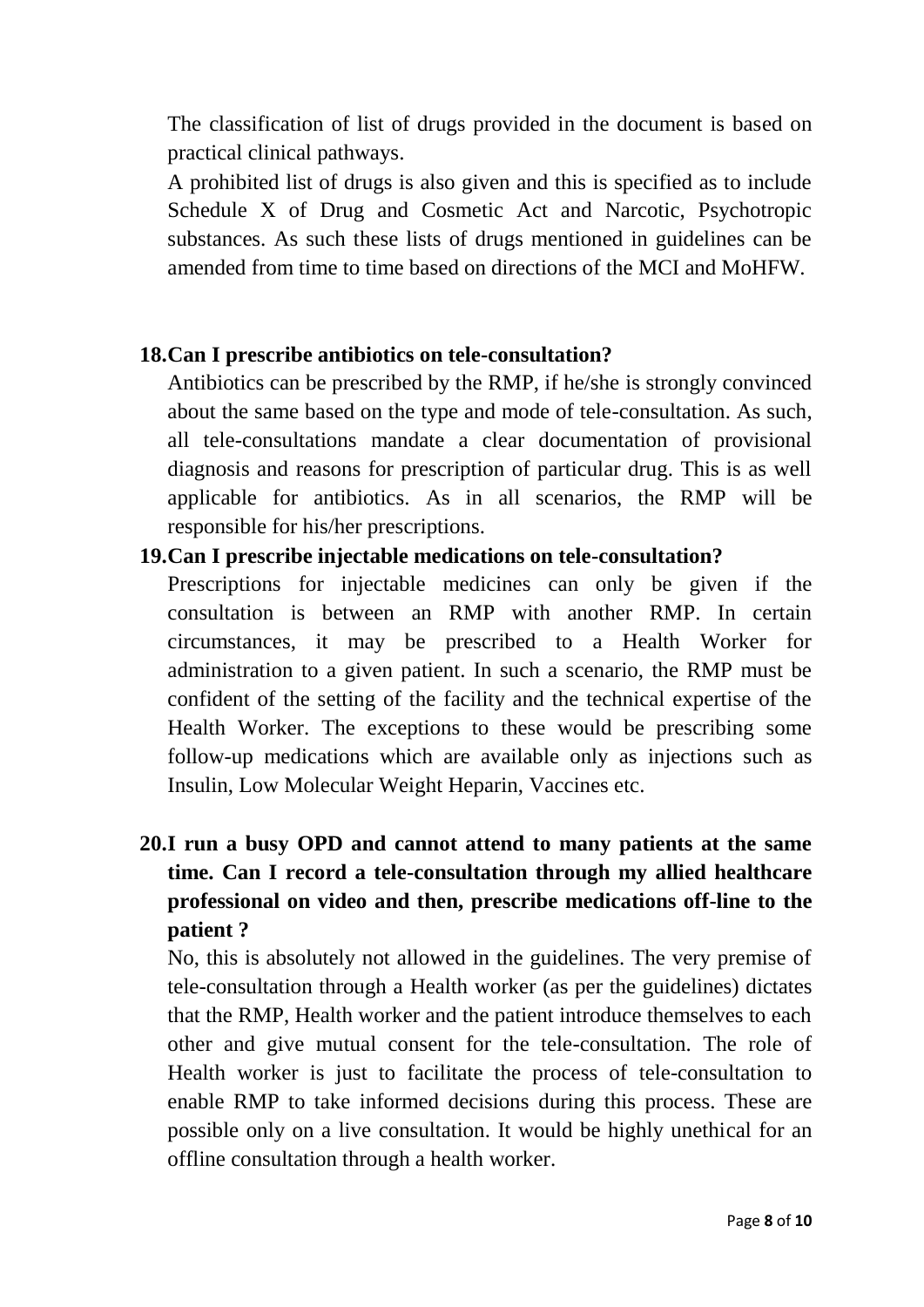# **21.We are a group of RMPs who would like to start a 'Telemedicine Clinic' to care for the needy patients who would approach us. How do the guidelines help us do that?**

Foremost, you have to decide the appropriateness of tele-medicine consult and its mode for a given scenario, as specified in the guidelines. You will have to record all tele-consultations and would be responsible for all consultations provided by telemedicine.

Broadly, the following are the services your group could provide:

- Health education
- Guide patients for an appropriate in-patient consult
- If it's a follow-up consult for a patient whom you have seen, can prescribe for medications for optimizing that particular medical condition to the patient or care-giver
- If it's a new clinical condition which can be reasonably diagnosed on a video-call (such as Dermatological lesions etc), then you can prescribe medications to the patient or care-giver
- If you are a group of specialists, then, can advise other RMPs appropriately
- If you have a Health Worker on the field with the patient, then you can prescribe medications based on the Health Workers' inputsprovided these are as per norms of the guidelines.
- In case of emergency clinical conditions, provide advice for immediate relief, first-aid and guide/ facilitate appropriately for an immediate in-patient consult.

### **22.Could you try to expand on the list of conditions by examples, which you can advise on Video-call consultation?**

Video consultation give an added advantage of visual perception (provided it is of reasonable good quality) which is crucial for many clinical conditions. For instance, a RMP can take suitable teleconsultation pathways for conditions such as:

- Pallor and Koilonychia: Prescribe Iron tablets on first-consultation and advice further investigations
- Jaundice/ Cyanosis: Advice for urgent referral for in-patient consultation
- Trauma: Can assist in Tele-triaging through a Health Worker